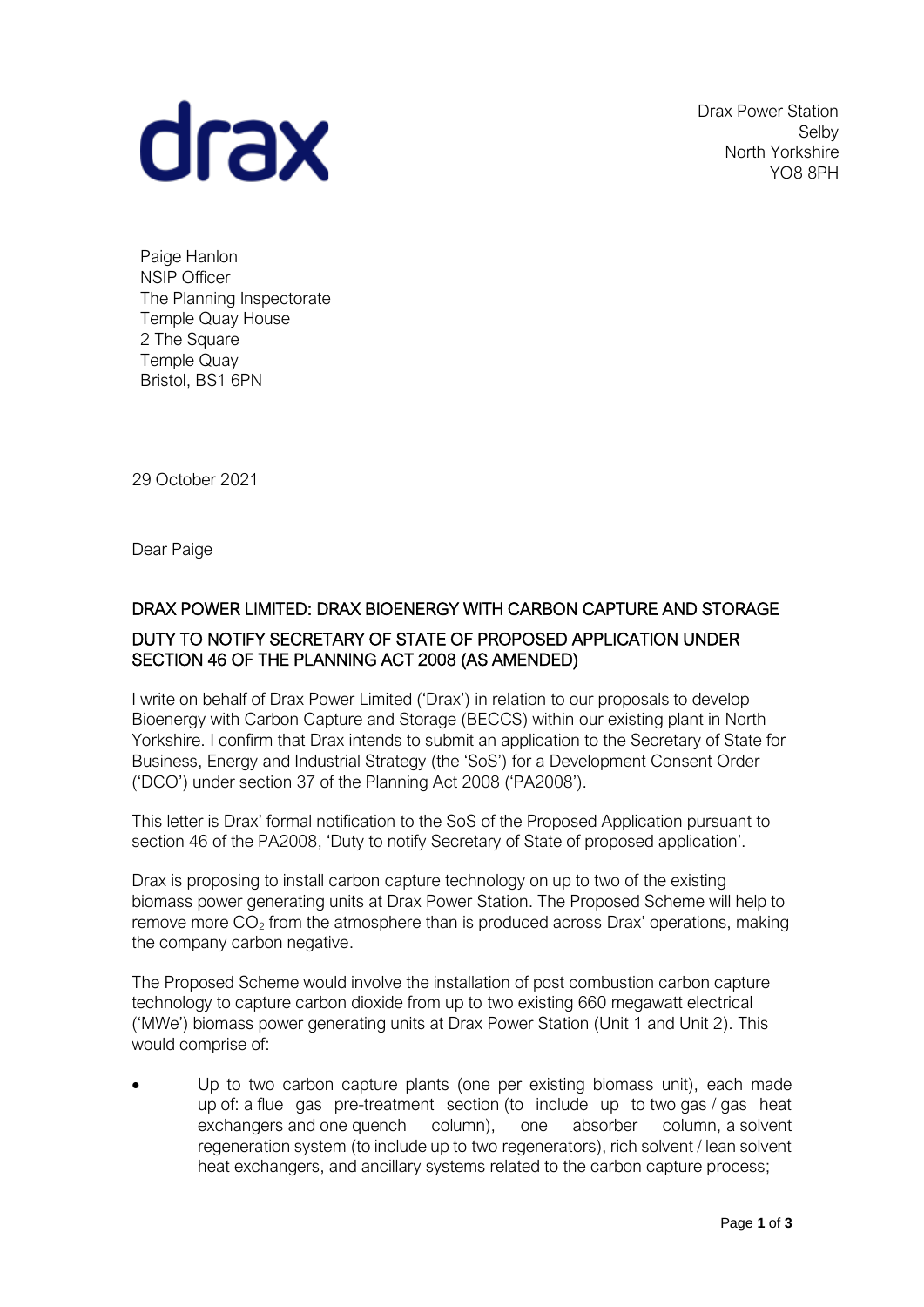- Common plant elements (used by one or both carbon capture plants) including modification to the existing cooling system and distribution of cooling water to the Proposed Scheme, modification to the existing biomass power generating units (Units 1 and 2) for extraction of steam and new infrastructure to meet required process conditions for distribution of steam to the Proposed Scheme, solvent storage and make-up system, carbon dioxide compression and processing plant, and carbon capture wastewater treatment plant;
- Road modifications;
- An Environmental Mitigation Area; and
- Other works associated with the Proposed Scheme including site drainage, security infrastructure and site lighting infrastructure, as well as an area for temporary construction laydown.

Section 42 of the PA2008 ('Duty to consult') requires Drax to consult on its proposed application with those persons specified by the PA2008 and its associated regulations. Drax will commence consultation with those persons by issuing a letter (accompanied by the consultation brochure and section 48 notice and the address for the website where the consultation documents can be viewed) to such persons prior to the start of the consultation on 1 November 2021. Where prior consent has been given, prescribed consultees will receive the letter and link to the consultation documents by email.

The deadline stated for response to the consultation in the section 42 letter is 11.59pm on 12 December 2021.

Enclosed with this letter are the consultation documents issued to section 42 consultees. These documents are:

- i. An example copy of the section 42 letter;
- ii. The consultation brochure which provides an overview of the Proposed Scheme; and
- iii. Section 48 Notice which has also been published in local and national newspapers to publicise our proposed application.

You can also find the following consultation documents on our website at: www.beccs-drax.com/consultationdocuments

- i. The Preliminary Environmental Information Report ('PEIR') which details the Proposed Scheme and a preliminary assessment of its likely significant environmental effects;
- ii. The Non-Technical Summary ('NTS') of the findings in the PEIR; and
- iii. The Statement of Community Consultation which states how we are consulting the local community in the vicinity of the Proposed Scheme

If you have any issues accessing the documents noted above, if you would like a hard copy or if you would like them on a USB, please contact us using the details below. Hard copies will also be available for inspection at the venues detailed in part 6 of this letter and available on request. The brochure can also be made available in large print format, braille or other languages upon request.

I look forward to receiving the Planning Inspectorate's formal acknowledgement of this notification in compliance with section 46 of the PA2008. In the meantime, should you have any questions, please do not hesitate to contact us on the details below.